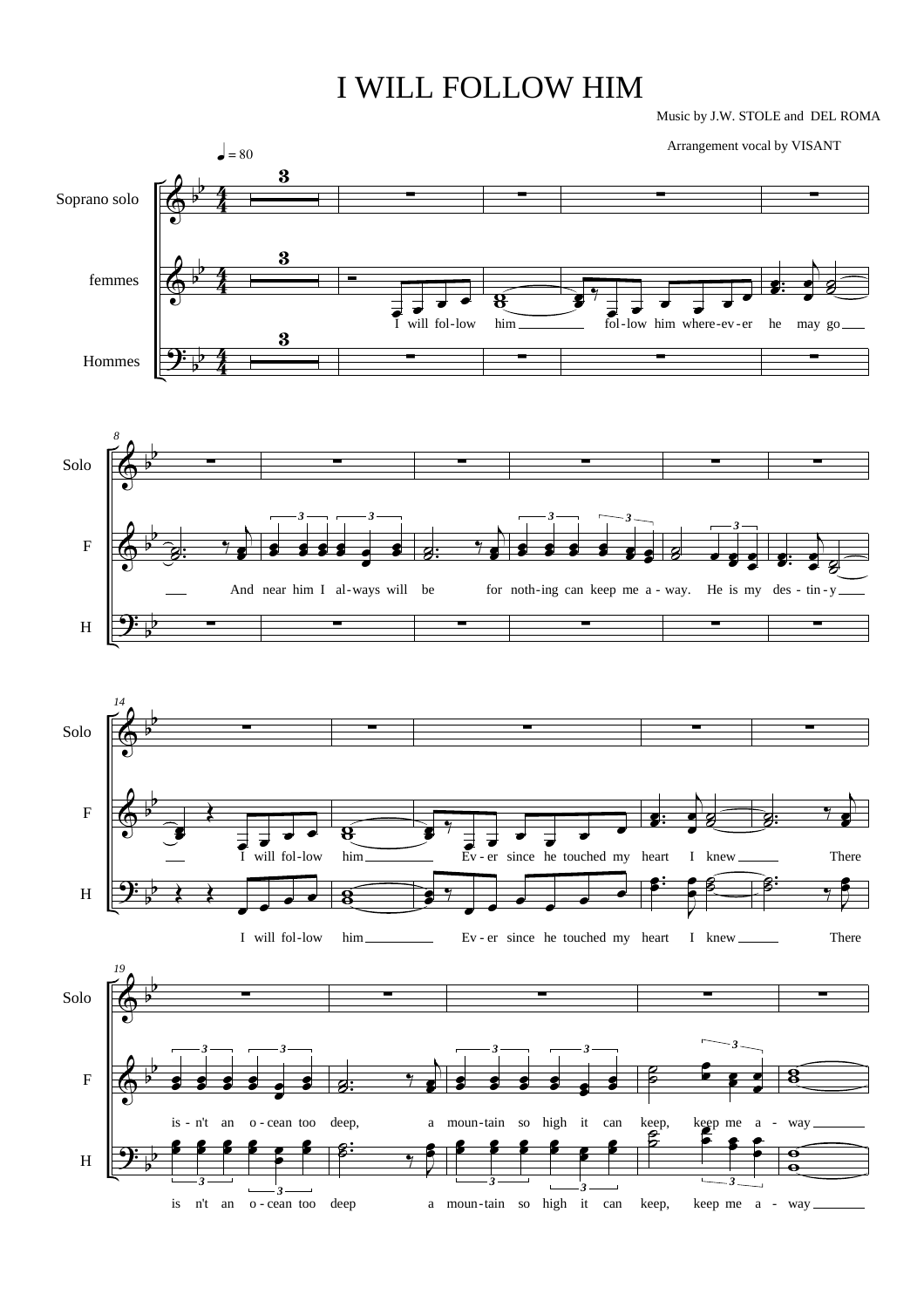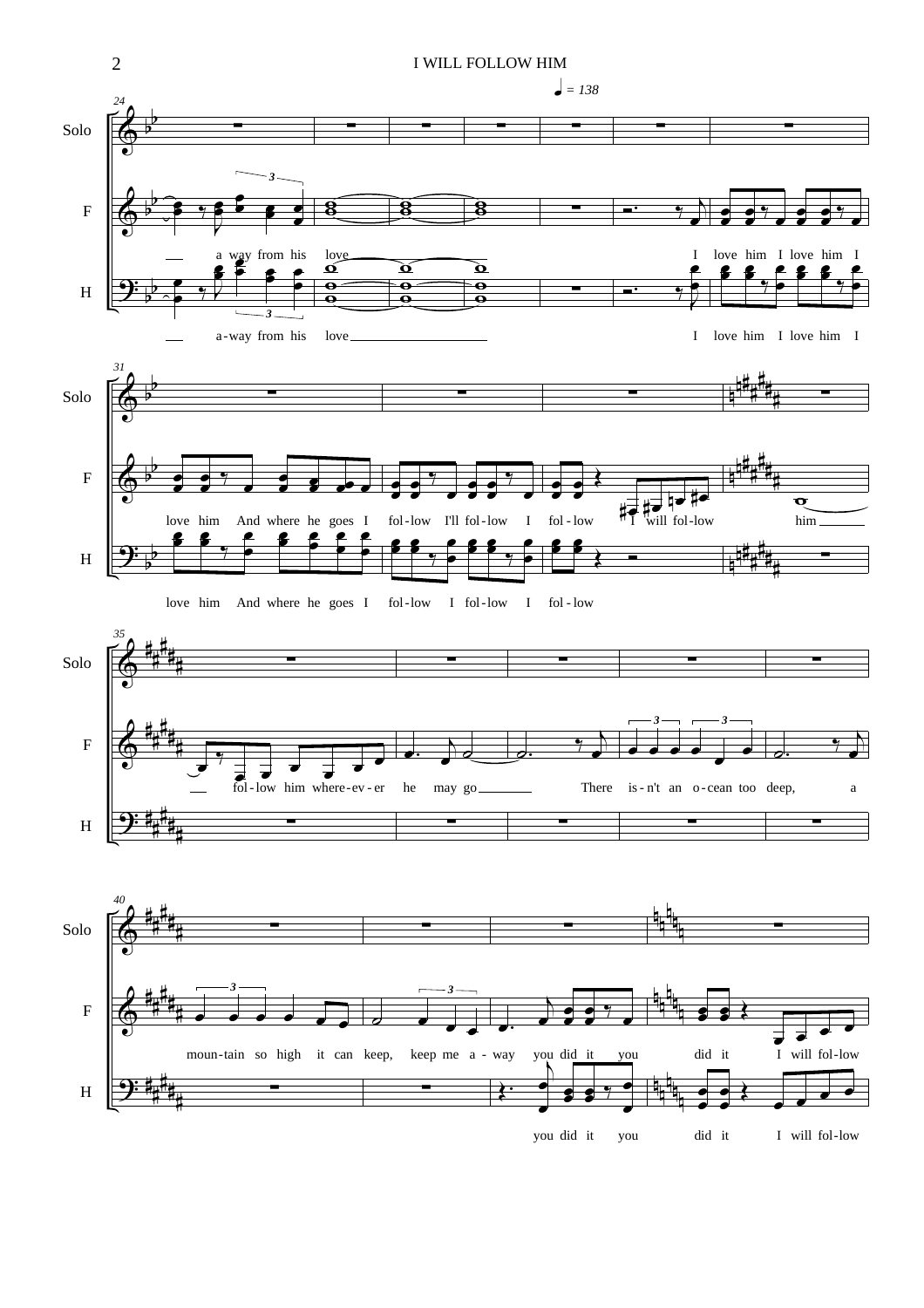I WILL FOLLOW HIM 3



for  $-ev$   $-er$ 

I